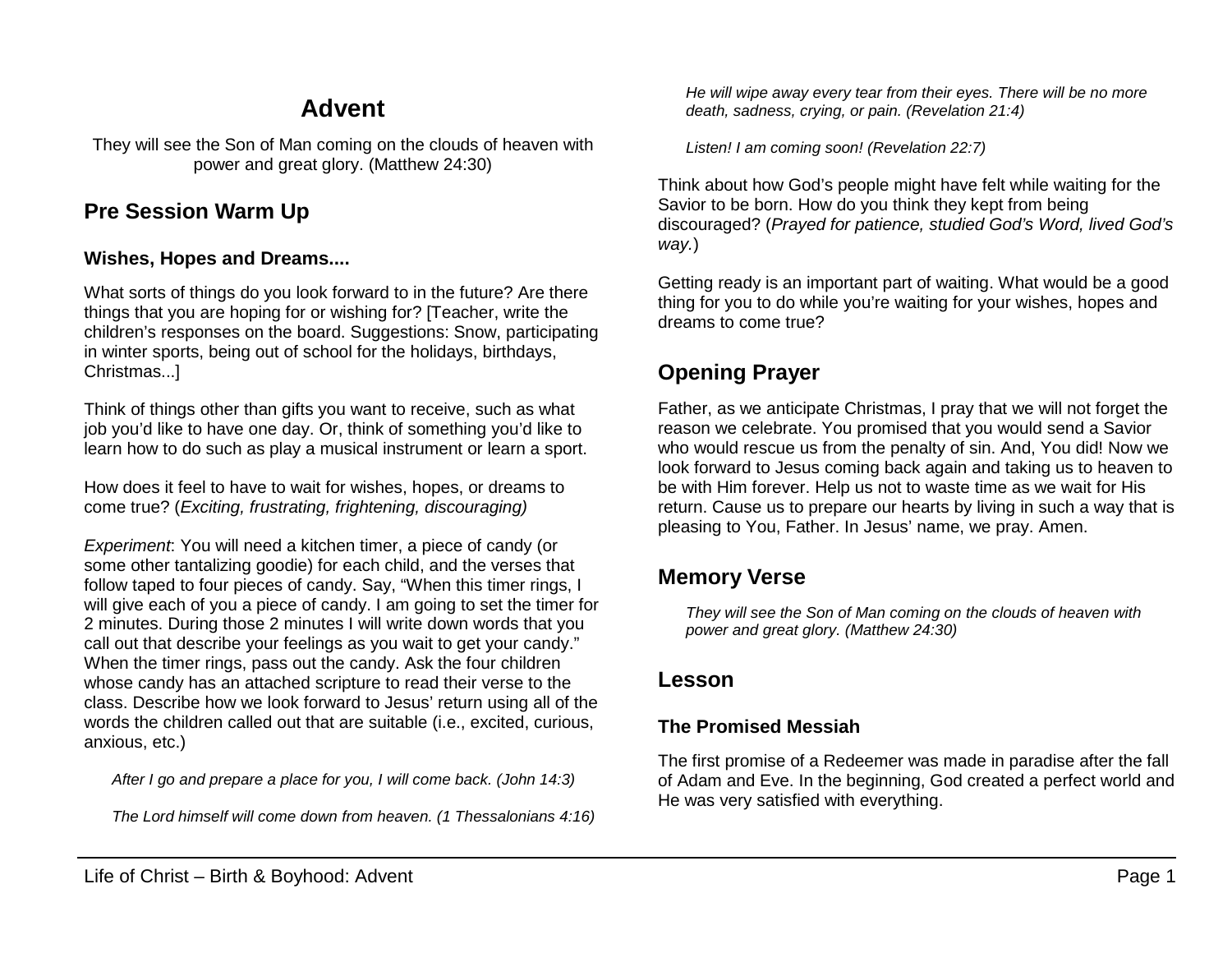#### Genesis 1:31

*Then God saw everything that He had made, and indeed it was very good.*

When Adam and Eve sinned, our holy God was saddened. His perfect creation was ruined. Immediately after that first sin, God made a promise that he would send a Savior (Genesis 3:15). He told Adam and Eve that they would some day have an offspring that would crush Satan. God was referring to Jesus.

The second promise is found in the story of Abraham, when he was chosen as the father of a new nation. God promised Abraham that in him and his descendants all the world would be blessed.

### Genesis 12:1-3

*Now the Lord had said to Abram, "Get out of your country, from your*  family and from your father's house, to a land that I will show you. I will *make you a great nation. I will bless you and make your name great. I will bless those who bless you and I will curse him who curses you. And in you, all the families of the earth shall be blessed."*

From the time of this promise to Abram, people expected a Savior to come who would govern a kingdom of God on earth among the Children of Israel.

The third promise was made many hundred's of years later. After Moses led the Children of Israel to the Promised Land, God passed the promise on to David who was of the family of Abraham.

### 2 Samuel 7:12-13

*When your days are fulfilled and you rest with your fathers, I will set up your seed after you, who will come from your body, and I will establish his kingdom. He shall build a house for My name and I will establish the throne of his kingdom forever.*

Here God was telling David that the Savior would come from his offspring.

The fourth promise was made to Mary who was from David's family.

#### Luke 1:30-33

*Then the angel said to her, "Do not be afraid, Mary, for you have found favor with God. And behold, you will conceive in your womb and bring forth a Son, and shall call His name Jesus. He will be great, and will be called the Son of the Highest; and the Lord God will give Him the throne of His father David. And He will reign over the house of Jacob forever, and of His kingdom there will be no end.*

Everyone in the world  $-$  including you and me  $-$  is born a sinner and needs to be saved. God knew we would need a Savior right from the beginning. That's why He made the promise to Adam and Eve, Abraham, David, and Mary.

God was faithful to His promise. He sent Jesus in human form, born as a baby in Bethlehem. He lived a sinless life and experienced a savage death by being nailed to a cross. Because Jesus gave His blood when He died on the cross, we can be forgiven and saved from the punishment for sin.

Now we look forward to the fulfillment of God's other promises. He will come back to get us and take us to the place that he went away to prepare for us. We can count on Him being faithful to His Word. Meanwhile we should prepare ourselves for His coming.

### **Advent**

*Advent* means *coming*. The Advent season begins on the first of December and ends on Christmas Eve. It is a time of preparation before Christmas when Christians focus their attention on what the coming of Christ means for them. What would be the best way for you to get ready for Christmas? [Teacher, let the children respond.]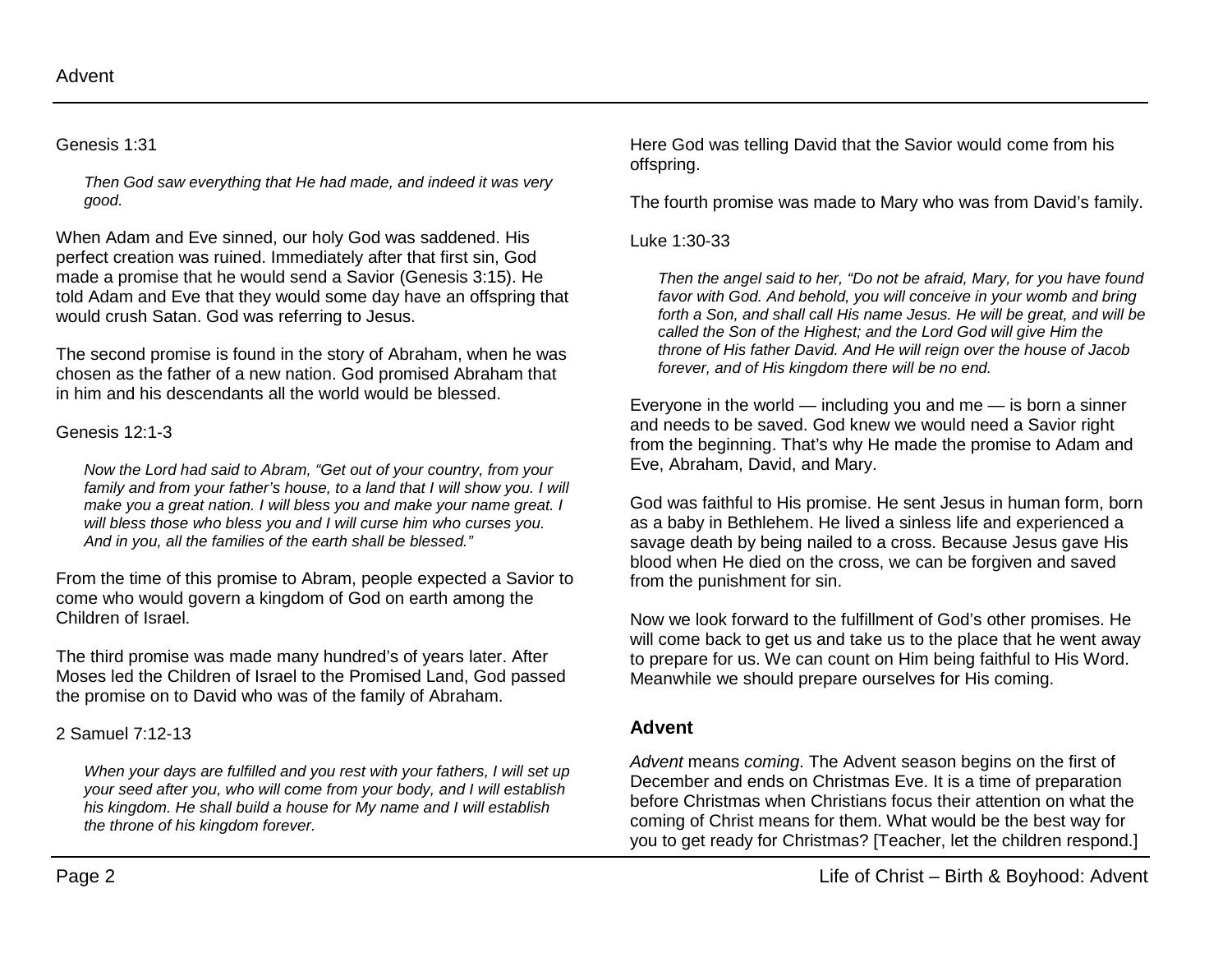# **Closing Prayer**

Father, it is so exciting to think that any day now Jesus could come in great power and glory to get us! We look forward to that day with the same anticipation that we wait for Christmas. But Lord, we don't want You to catch us doing something ungodly on the day that you return. Cause us to keep our minds and hearts centered on the things of God, not on the things of this world. In Jesus' name, we pray. Amen.

# **Learning Activities**

#### **Craft Corner**

#### *Advent Bags*

Make an angel bag filled with good news!

#### *Procedures:*

- 1. Cut out the list of Bible reference listed on the next page and glue them on front of lunch bag.
- 2. Trace the angel pictured on the next page on yellow card stock and cut it out. Cut the angel apart on dotted line.
- 3. Fold the top of the bag down 2 inches.
- 4. Glue the top of the angel on the folded section and bottom part to the bag as shown.



- 5. Punch 2 holes through all the layers of the bag.
- 6. Print on the angel: The angel said to them, "Today in the town of David a Savior has been born to you; He is Christ the Lord." Luke 2:11
- 7. Lace yarn through holes and tie in a bow.
- 8. Inside the bag put 25 1" x 8"slips of red and green construction paper.
- 9. On the back of the sack glue the following instructions for the Advent Bag:

There's one Bible verse for every day of Advent. After reading a verse, remove a paper strip from the sack and tape the ends together. Add a slip to the chain each day you read the Bible together. (Optional: before connecting a strip, write "Glory to God" on it with a glitter marker.) You may use the chain as a decorative reminder that Jesus is the reason for the season.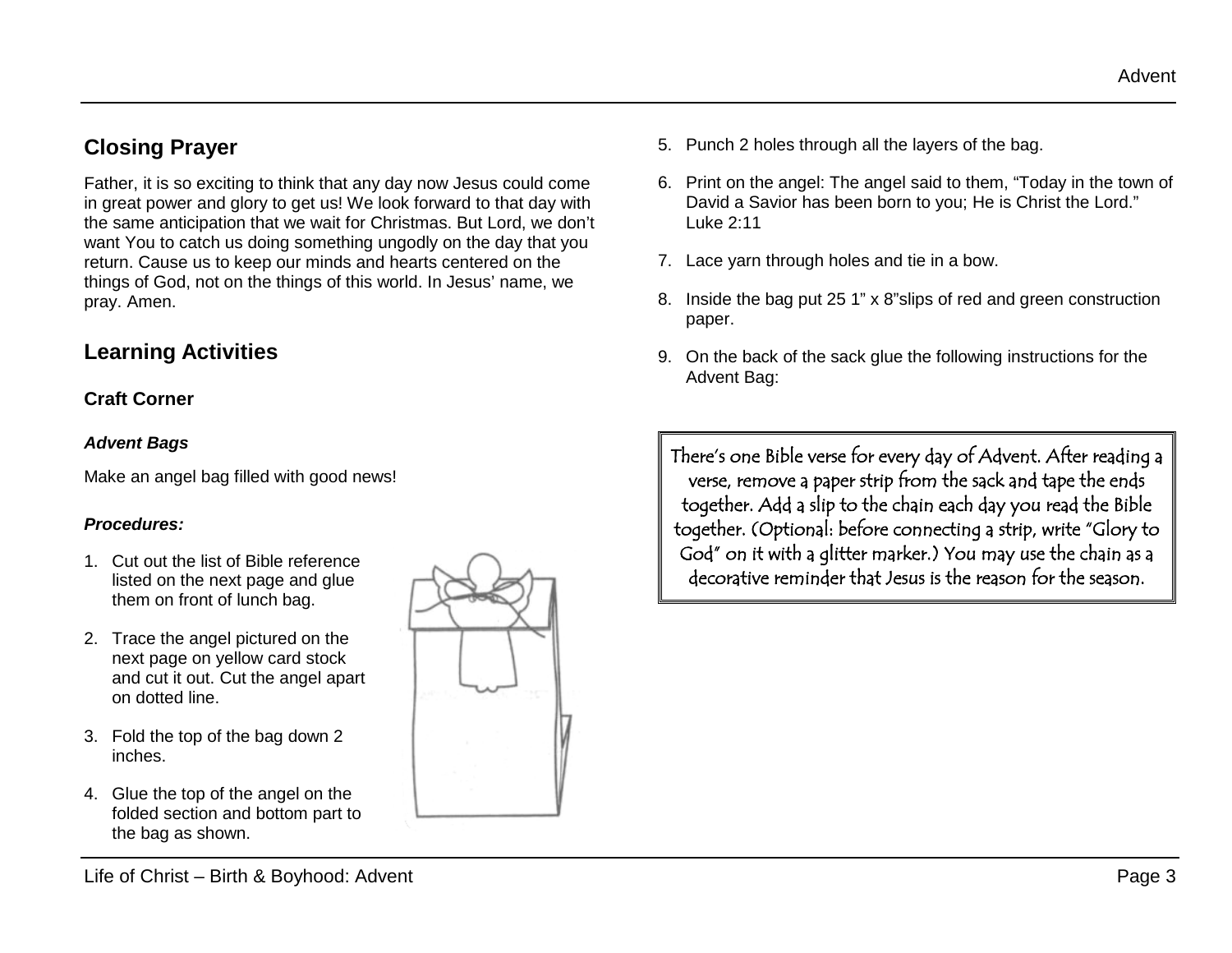

Read about a different Bible character visited by an angel. (Underlined references are the angel's message.)

| Week 1 - Zechariah                                                                                                                                   | Week 3 – Joseph                                                                                                                                                                |
|------------------------------------------------------------------------------------------------------------------------------------------------------|--------------------------------------------------------------------------------------------------------------------------------------------------------------------------------|
| Dec 1. Luke 1:5, 7<br>Dec 2. Luke 1:8-9<br>Dec 3. Luke 1:10<br>Dec 4. Luke 1:11-12<br>Dec 5. Luke 1:13-17<br>Dec 6. Luke 1:18<br>Dec 7. Luke 1:19-20 | Dec 15, Matthew 1:18<br>Dec $16$ . Matthew $1:19$<br>Dec 17. Matthew 1:20-21<br>Dec 18. Matthew 1:22-23<br>Dec 19. Matthew 1:24-25<br>Dec 20. Luke 2:1-3<br>Dec 21. Luke 2:4-5 |
|                                                                                                                                                      |                                                                                                                                                                                |
| Week 2 – Mary                                                                                                                                        | Week $4 -$ Shepherds                                                                                                                                                           |

#### **Game Center**

Use the following questions as a hand out, send it home as a "take home" paper, or use in a game of your choice.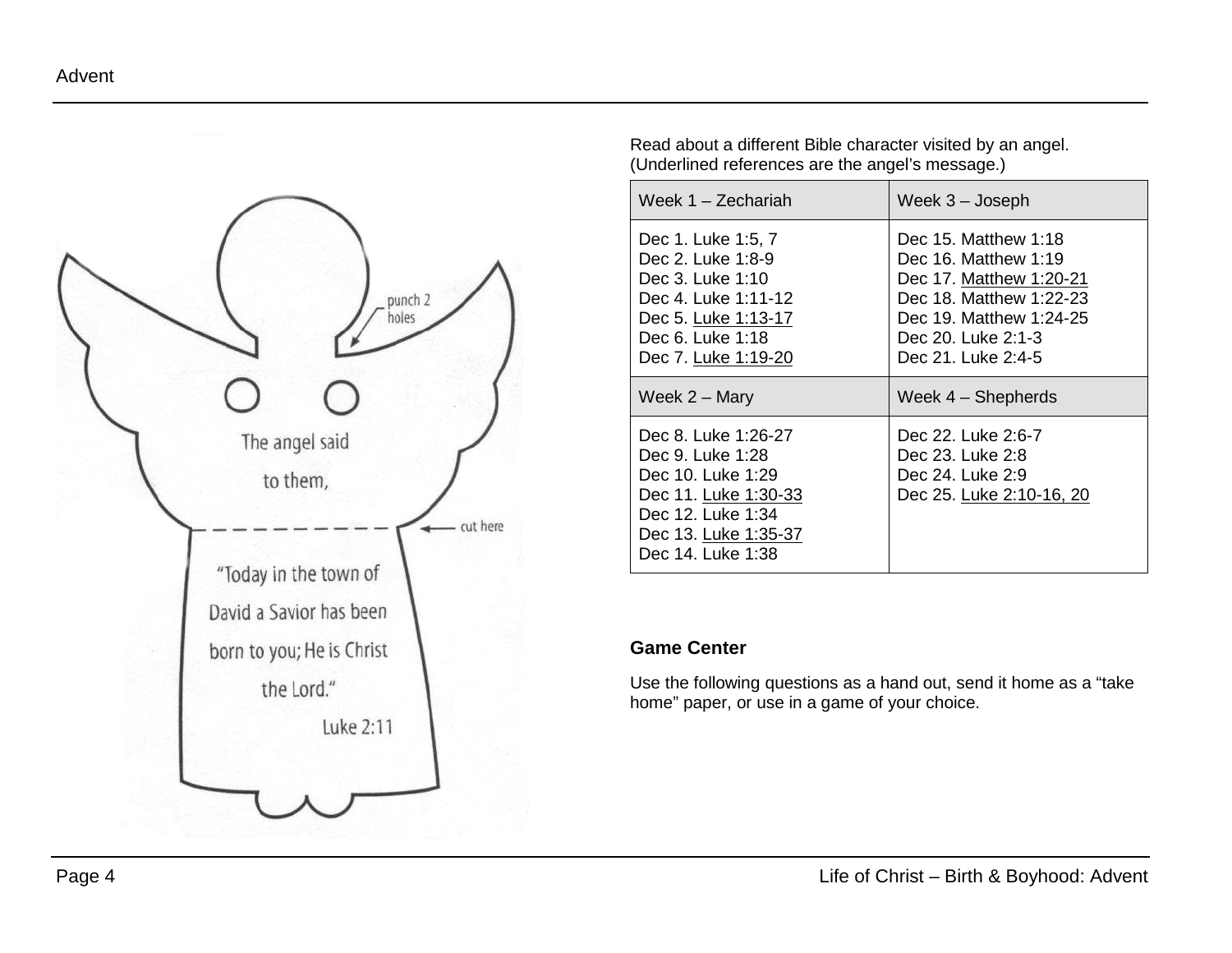# **The Long Wait**

In the beginning, God created a wonderful world.

- 1. **and** and **disobeyed God and brought sin** into the world. But God promised a Savior who would save people everywhere from sin.
- 2. God told a man named \_\_\_\_\_\_\_\_\_\_\_\_\_\_\_\_\_\_\_\_\_\_\_\_\_\_\_\_\_\_that the Savior would come from his family.
- 3. **3. Show Reserve Legisland School** and God's people out of Egypt where they had been slaves. As they traveled to the promised land, God made another promise: One day a Savior would lead God's people out of the slavery of sin.
- 4. Later God's people became the nation of Israel. God repeated His promise. The Savior would come through the family of King

Over and over again God spoke to His people through prophets. These men reminded Israel of the coming Messiah — God's promised Savior. God's people listened and waited in hope.

5. One of the greatest prophets was a man named \_\_\_\_\_\_\_\_\_\_\_\_\_\_\_. He told Israel many things about the Messiah.

Read Isaiah 7:14.

 $\overline{\phantom{a}}$  , and the set of the set of the set of the set of the set of the set of the set of the set of the set of the set of the set of the set of the set of the set of the set of the set of the set of the set of the s

6. Isaiah said that the Lord would send a sign when the Savior came. A virgin would have a measure of the named Emmanuel, which means "God is with us."

Isaiah promised that the Savior's birth would be like a great light that suddenly brings joy and life to people trapped in darkness.

Isaiah wrote that the Savior would come as a child and someday be a great ruler.

Read Isaiah 9:6.

7. For whom would this child be born?

(This meant the Jews, but the Savior also came for all of "us.")

8. Also, a prophet named Micah promised that the Savior would be born in the tiny town of \_\_\_\_\_\_\_\_\_\_\_\_\_\_\_\_\_\_\_\_\_\_\_\_\_\_\_.

At last the long wait for the Savior was coming to an end. God's great promise was about to come true.

For to us a child is born to us a son is given... (Isaiah 9:6)